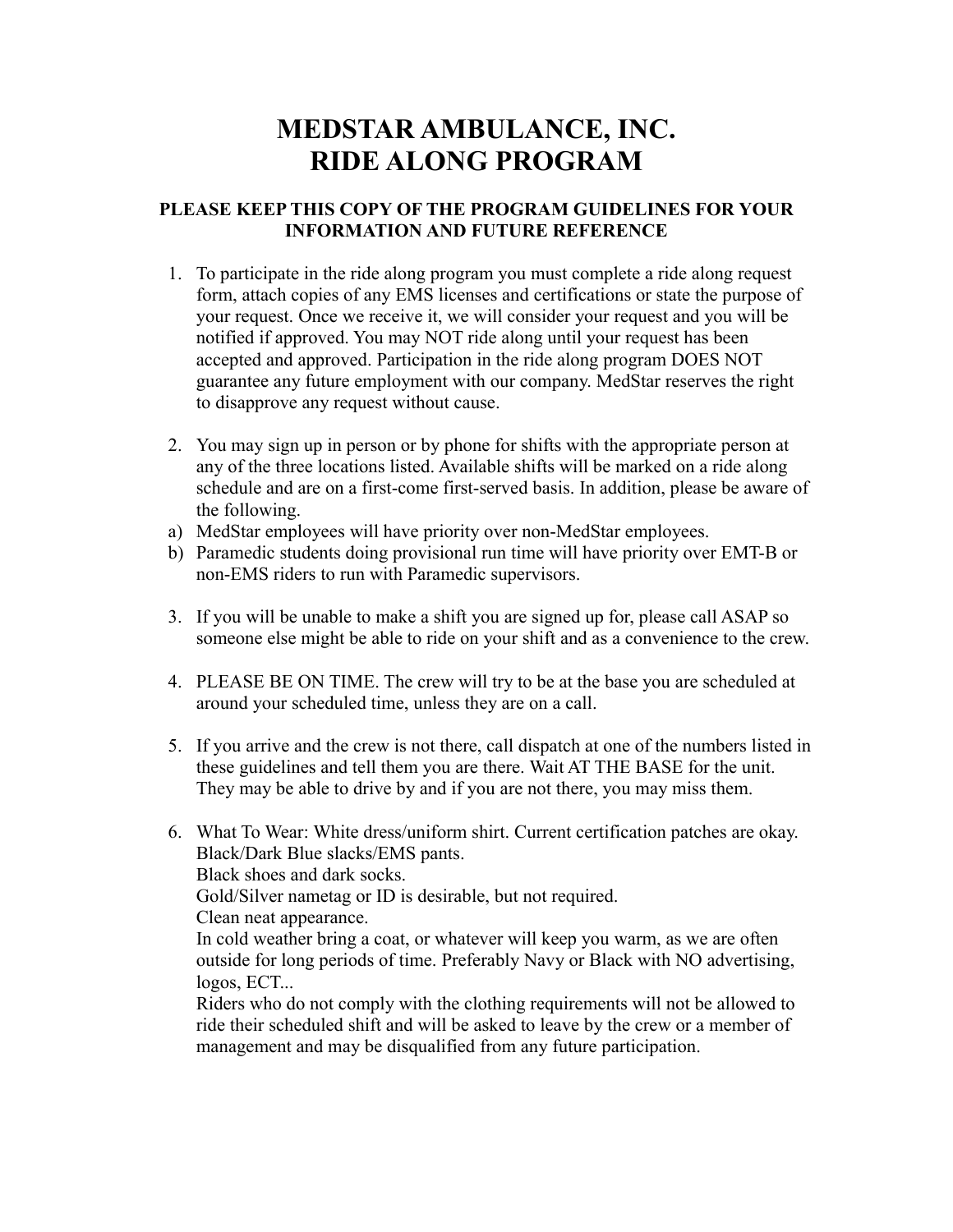- 7. You must wear seat belts at all times when the vehicle is in motion, unless it is impossible to do so. You may NOT drive the ambulance at any time for any reason. EMT-B riders are not permitted to treat patients they are only permitted to observe and perform limited tasks as instructed by crew.
- 8. You are expected to observe courteous, common sense behavior towards our patients, crews, facility staff and any other people you may come into contact with while on our ambulance.
- 9. At the completion of your shift please sign the rider sheet/form at the post so we can keep track of your ride along hours for future reference. Students doing provisional run time will not have their hours counted and turned in unless they sign.
- 10. You must be at least 18 years old in order to participate in the ride along program.
- 11. There is a limitation of ride along time of a maximum of 288 hours per year, unless you are a Paramedic student in classes or doing provisional runs.
- 12. While we do encourage potential job applicants to participate in the ride along program before applying, participation is NOT a guarantee of future employment. Participation in the program is not necessary prior to being considered for employment, but is preferred if you are a newly certified EMT-B/Paramedic with limited or no emergency medical services experience. If you are interested in applying for employment you must complete our employment application and you will be considered along with ALL potential applicants based upon our staffing needs.
- 13. Riders are expected to follow all direction from the crew at all times and to adhere to all safety rules, including wearing of any personal protective equipment as directed by the crew.
- 14. Riders who do not comply with these rules will be asked to leave and will not be allowed to ride again.
- 15. These rules are subject to change and/or revision at any time with/without notice.
- 16. ALL approved participants are required to take HIPAA (confidentiality) instruction before beginning any ride time. They are to adhere to all rules of confidentiality of patient, company, facility and employee information they may come into contact with visual, verbally or written. They are expected not to share this information with no one outside of MedStar at any time without the express written consent of or at the direction of the HIPAA Compliance officer of MedStar.